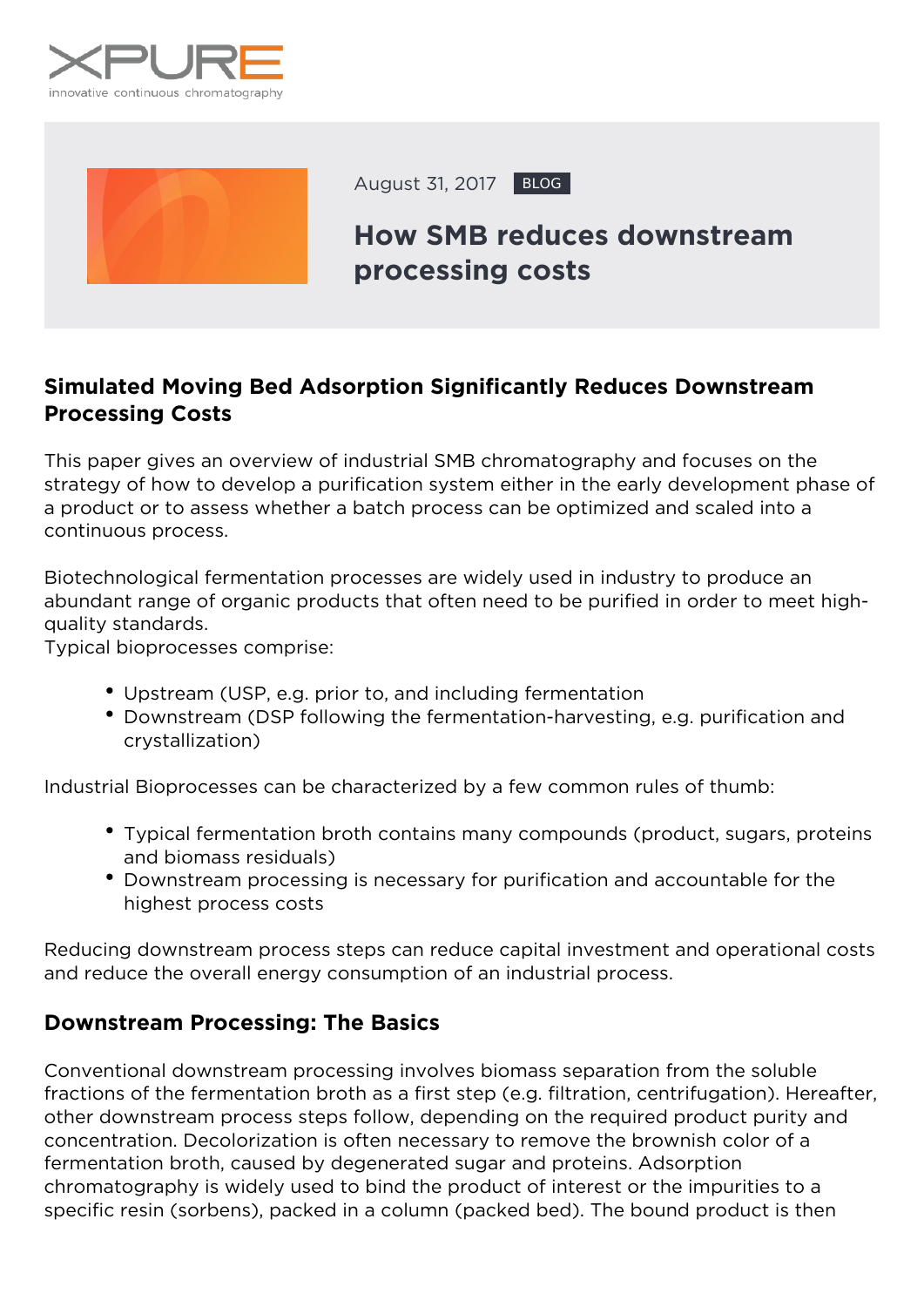eluted and can be used in further processing like crystallization. After elution, the resin/column is regenerated and cleaned (CIP-Cleaning In Place).

A typical process flow diagram is shown in the figure below.

Conventional bioprocesses can be summarised by the following steps:

- Biomass removal (e.g. flocculation, filtration, centrifugation)
- Decolorization
- Adsorption Chromatography
- Concentration and Crystallisation



# **Simulated Moving Bed Chromatography**

In adsorption processes, the adsorbent is held in a (pressure) vessel, most often called a resin vessel. The stationary phase is referred to as a packed resin bed. As the process fluid flows through the vessel, the resin attains equilibrium with the process fluid, resulting in a mass transfer zone that gradually moves through the bed. If the mass transfer zone has reached the exit of the resin bed, the bed is saturated and "breaks through". The resin needs to be washed and regenerated before it can be loaded again. As a consequence, continuous processing of the liquid requires at least two fixed beds, but usually, three beds are installed.

In the previous century, the advantages of continuous countercurrent processing have been recognized for adsorption processes, as well as for other mass transfer processes.

In SMB technology, the chromatography material is kept inside columns or vessels. The transport of the chromatography material is obtained by periodically switching in- and outlet positions.

In the 1980s, the SMB concept was originally developed for binary fractionation processes, where a stronger and weaker binding component are present in the feed solution and are separated into two product streams:

- 1. Extract phase, which contains the stronger binding component.
- 2. Raffinate phase, which contains the weaker binding component.

A state of the art example of such fractionating system is the production of High Fructose syrup fractions in the sugar industry. Here the Fructose is the monosaccharide with a stronger affinity towards the resin compared to Glucose.

At a somewhat later stage, the same concept has also been developed for bind and elute systems. Bind and elute systems typically comprise –at least- the following zones: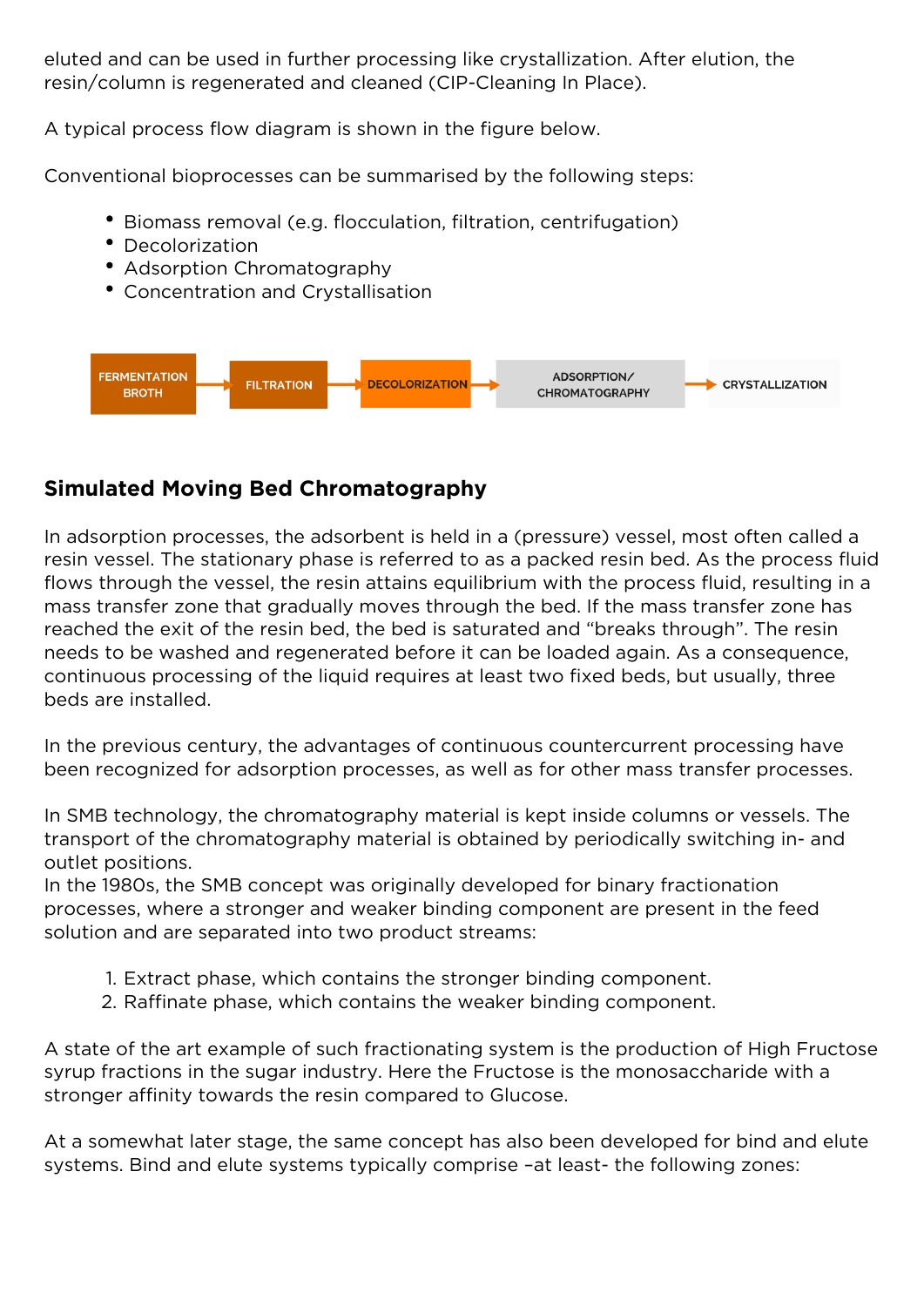- 1. Adsorption of the active ingredient or, in some case, impurities
- 2. Adsorption wash, to replace the mother liquor (from fermentation broth) by water. This is to prevent contamination between elution and adsorption zone
- 3. Elution, to desorb the active ingredient that has been adsorbed in zone I
- 4. Elution rinse, to prevent contamination between product- and feed stream (zone I)

This zone distribution is not restricted to the four as mentioned, for instance, regeneration and cleaning in place have been frequently applied.

Bind and elute SMB systems are designed in carrousel configuration, featuring a central rotating fluid distribution valve, and a static vessel configuration featuring a valve block for each individual resin vessel. Each valve block is identical and comprises a number of valves accommodating all in- and outlet flows that have been defined for the chromatographic cycle.

The below figure represents a typical conceptual flow diagram for a bind and elute system.



Bind and elute IX chromatography systems based on the SMB principle has opened a huge field of applications where valuable products are recovered or purified on a continuous basis thereby saving substantial water consumption as well as elute and regenerant agent.

XPure has the experience and capability to design and build custom-made SMB continuous Ion Exchange and Chromatography systems under the product name XPure™.

### **Development Studies**

In general, a process development study can be approached from different angles and started or initialized in different stages of the study.

When developing a production process first the target objectives should be defined; what is the required yield and purity of the target compound; what is the composition of the starting material (feed); which recovery or purification process is most beneficial in terms of energy (including clean water) and material consumption and gives the least waste production; what is the scale of continuous operation.

If industrial (IX) chromatography could be a (or one of) potential route, we then start surveying the literature on the presence of similar or equivalent applications for the particular compound or molecule under study.

If literature cannot elucidate the case, based on the molecular structural or other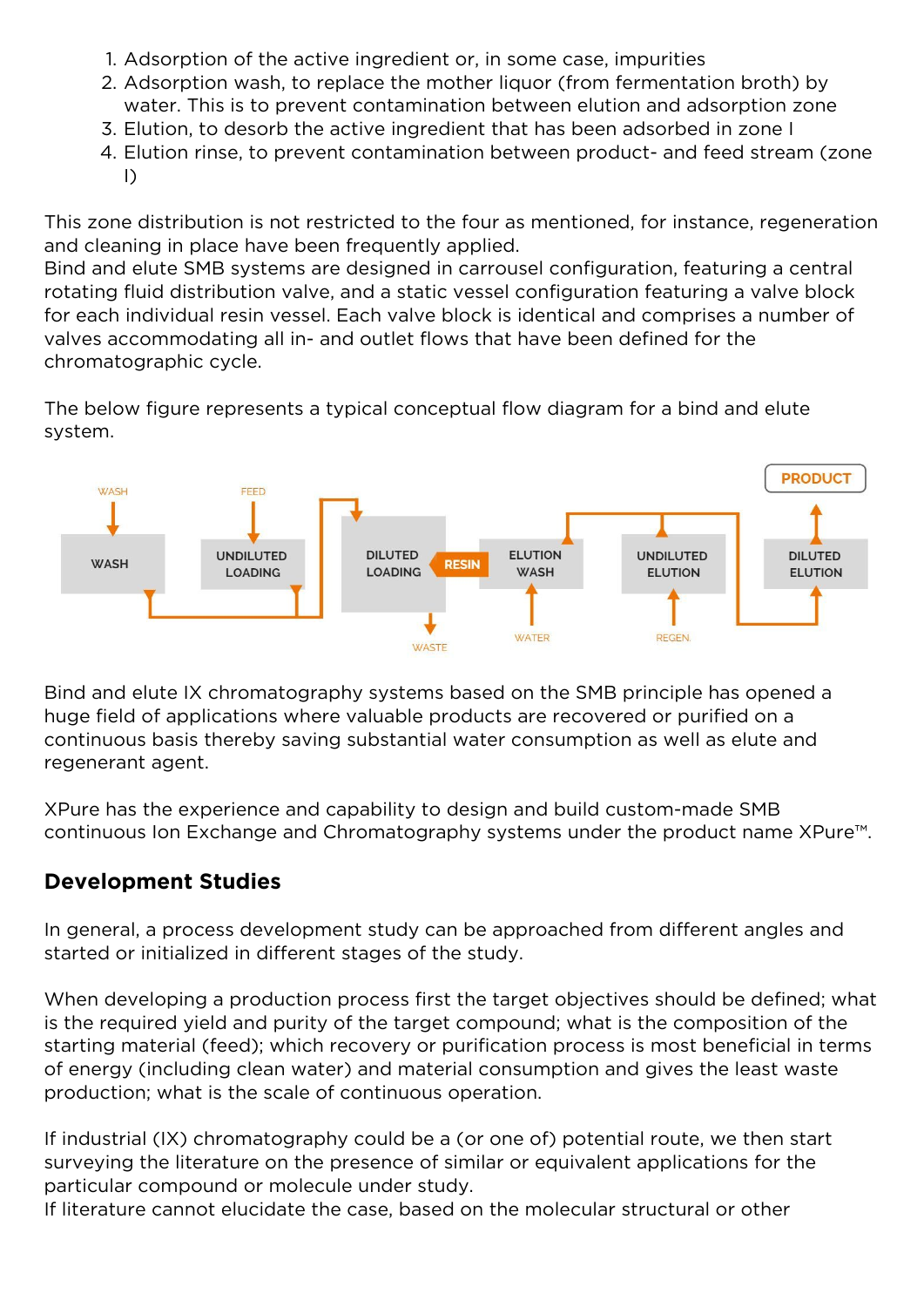adsorption relevant characterization, a resin screening study can be conducted. The outcome would be one or several resin functionalities that are preferably commercially available.

A lab-scale column test on a representative feed sample, a so-called pulse-response test, repeated for a few different resin species will obtain a strong indication of the effectiveness of a specific adsorption system.

Depending on the specific adsorption capacity of the target molecule onto the resin, further column tests, so-called breakthrough tests, will produce data on the resin capacity and information on how to elute (buffer composition, treatment ratio) the target molecule.

In the case, that potential resin candidates can be identified for the purification job the column tests can be elaborated with further break-through or pulse-tests at variable process conditions that cover the window of operation in a full-scale industrial setting. Typically this is conducted on one or two best performing resin candidates from the previous stage.

Here a Design of Experiment approach combined with the rationale of experienced chromatography engineering practice is used to define how many column tests will be conducted and what parameters will be varied at different levels.

Based on the data from the extended tests a preliminary process design and CAPEX/OPEX estimate can be made. Here we have developed our design tool where all relevant parameters can be put in and the outcome shows a full-scale SMB configuration and equipment dimensions. Dimensional data refer to a number of individual resin cells, dimensions of resin cells, line and valve sizing, and pressure drop per distinct zone.

The design tool is based on the 2-film mass transfer kinetics model which is the principle for which we have created an algorithm. The design tool further features the (universal) Kremser equation for counter-current contacting.

A set of physical and mass flow-related variables have been accounted for. The most important parameters are:

Resin porosity, particle size (specific area) and evidently the most important — specific adsorption capacity; diffusivity in both liquid and stationary phase; void fraction of resin bed; bed velocity; fluid viscosity and temperature.

The design tool could also be deployed if the adsorption system is a state of the art process, or close to this. In that case, lab-scale column tests could be skipped, and the specific feed characteristics need to be combined with the (specific) resin type that could do the purification/recovery job.

The output of the design tool can be used to do preliminary cost and value engineering. The outcome is essential to evaluate the purification/recovery process.

In the case of a positive decision, i.e. a (IX) chromatography process is the most beneficial and cost-effective route, the process can be optimized on a (slightly) larger scale.

Here we can enter two different scales for piloting. A mini-pilot or lab-SMB system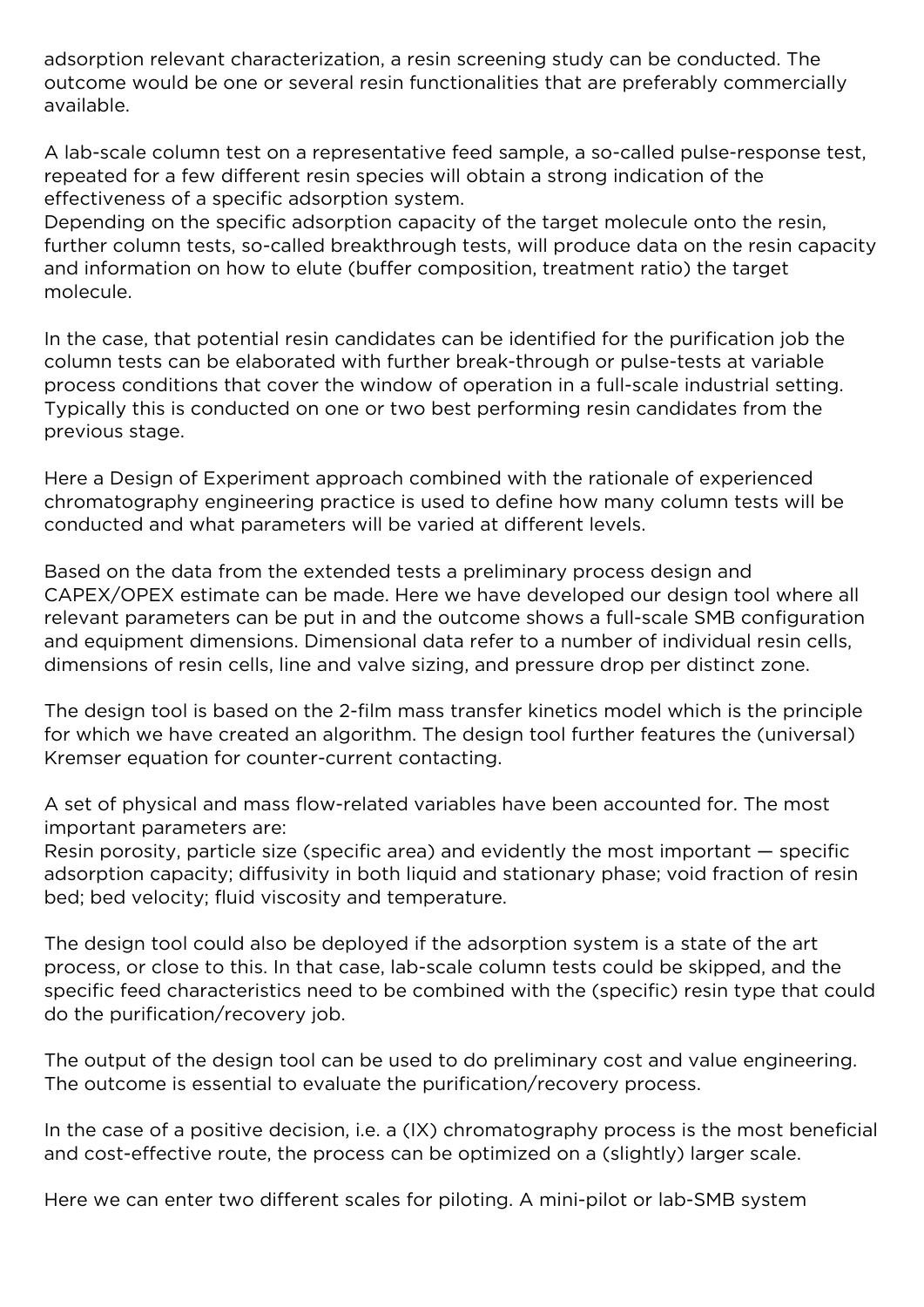featuring small resin cells up to 1-inch column diameter and on average 200-500 mm bed height that still can be operated on a lab scale.

1. A mini-pilot or lab-SMB system featuring small resin cells up to 1-inch column diameter and on average 200-500 mm bed height that still can be operated on a lab scale.



2. A large pilot SMB system featuring a bit larger resin cells from 1-4 inch column diameter on average 400-1000 mm bed height.



The selection merely depends on the availability of adequate feed and buffer volumes, any uncertainties that may not adequately be identified on an industrial scale, for example, impurities presence and identification, the presence of suspended solids, or